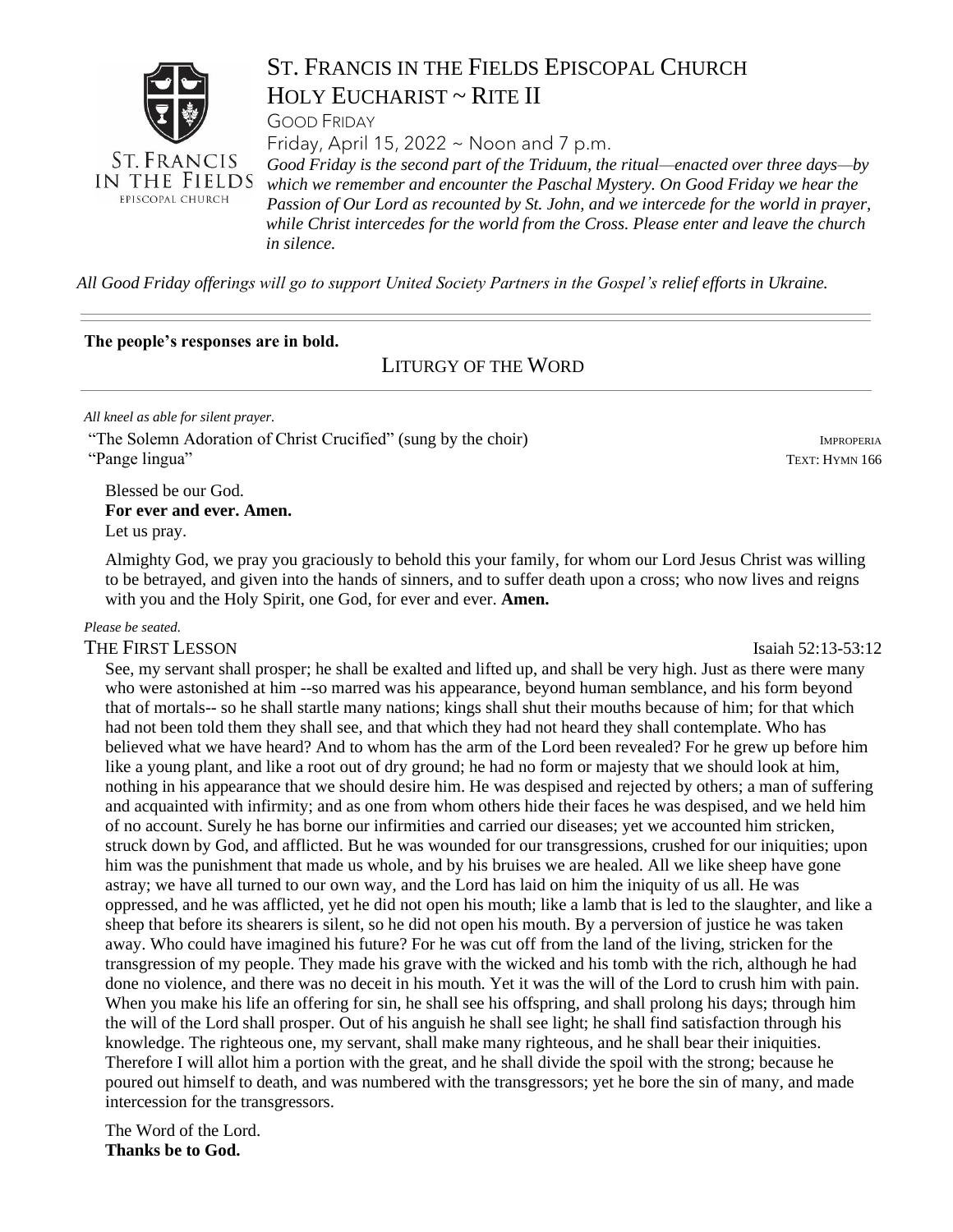PSALM 22:1-11 *(read responsively by whole verse)*

- 1 My God, my God, why have you forsaken me? and are so far from my cry and from the words of my distress?
- **2 O my God, I cry in the daytime, but you do not answer; by night as well, but I find no rest.**
- 3 Yet you are the Holy One, enthroned upon the praises of Israel.
- **4 Our forefathers put their trust in you; they trusted, and you delivered them.**
- 5 They cried out to you and were delivered; they trusted in you and were not put to shame.
- **6 But as for me, I am a worm and no man, scorned by all and despised by the people.**
- 7 All who see me laugh me to scorn; they curl their lips and wag their heads, saying,
- **8 "He trusted in the LORD; let him deliver him; let him rescue him, if he delights in him."**
- 9 Yet you are he who took me out of the womb, and kept me safe upon my mother's breast.
- **10 I have been entrusted to you ever since I was born; you were my God when I was still in my mother's womb.**
- 11 Be not far from me, for trouble is near, and there is none to help.

#### THE SECOND LESSON FOR THE SECOND LESSON FOR THE SECOND LESSON FOR THE SECOND LESSON FOR THE SECOND LESSON FOR THE SECOND LESSON FOR THE SECOND LESSON FOR THE SECOND LESSON FOR THE SECOND LESSON FOR THE SECOND LESSON FOR TH

The Holy Spirit testifies saying, "This is the covenant that I will make with them after those days, says the Lord: I will put my laws in their hearts, and I will write them on their minds," he also adds, "I will remember their sins and their lawless deeds no more." Where there is forgiveness of these, there is no longer any offering for sin. Therefore, my friends, since we have confidence to enter the sanctuary by the blood of Jesus, by the new and living way that he opened for us through the curtain (that is, through his flesh), and since we have a great priest over the house of God, let us approach with a true heart in full assurance of faith, with our hearts sprinkled clean from an evil conscience and our bodies washed with pure water. Let us hold fast to the confession of our hope without wavering, for he who has promised is faithful. And let us consider how to provoke one another to love and good deeds, not neglecting to meet together, as is the habit of some, but encouraging one another, and all the more as you see the Day approaching.

The Word of the Lord. **Thanks be to God.**

THE HOLY GOSPEL *(chanted by the choir)* John 19:1-37 KJV

The Passion of our Lord Jesus Christ according to John.

*The customary responses before and after the Gospel are omitted.*

At that time, Pilate therefore took Jesus, and scourged him. And the soldiers platted a crown of thorns, and put it on his head, and they put on him a purple robe, And said, Hail, King of the Jews! and they smote him with their hands.

Pilate therefore went forth again, and saith unto them, Behold, I bring him forth to you, that ye may know that I find no fault in him. Then came Jesus forth, wearing the crown of thorns, and the purple robe. And Pilate saith unto them, Behold the man! When the chief priests therefore and officers saw him, they cried out, saying, Crucify him, crucify him. Pilate saith unto them, Take ye him, and crucify him: for I find no fault in him. The Jews answered him, We have a law, and by our law he ought to die, because he made himself the Son of God.

When Pilate therefore heard that saying, he was the more afraid; And went again into the judgment hall, and saith unto Jesus, Whence art thou? But Jesus gave him no answer. Then saith Pilate unto him, Speakest thou not unto me? knowest thou not that I have power to crucify thee, and have power to release thee? Jesus answered, Thou couldest have no power at all against me, except it were given thee from above: therefore he that delivered me unto thee hath the greater sin. And from thenceforth Pilate sought to release him: but the Jews cried out, saying, If thou let this man go, thou art not Caesar's friend: whosoever maketh himself a king speaketh against Caesar.

When Pilate therefore heard that saying, he brought Jesus forth, and sat down in the judgment seat in a place that is called the Pavement, but in the Hebrew, Gabbatha. And it was the preparation of the passover, and about the sixth hour: and he saith unto the Jews, Behold your King! But they cried out, Away with him, away with him, crucify him. Pilate saith unto them, Shall I crucify your King? The chief priests answered, We have no king but Caesar. Then delivered he him therefore unto them to be crucified.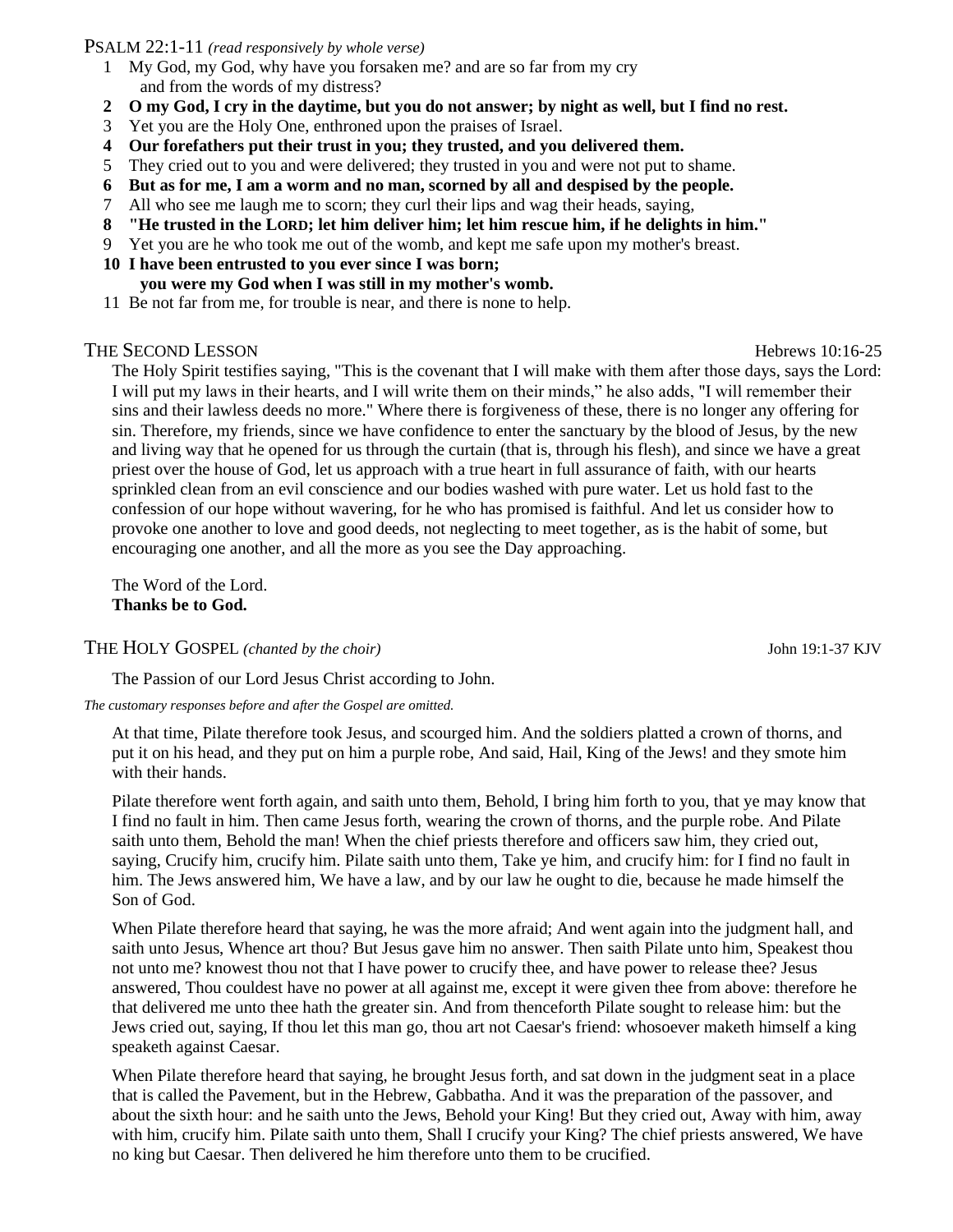And they took Jesus, and led him away. And he bearing his cross went forth into a place called the place of a skull, which is called in the Hebrew Golgotha: Where they crucified him, and two other with him, on either side one, and Jesus in the midst.

#### *Please stand, as you are able.*

And Pilate wrote a title, and put it on the cross. And the writing was Jesus Of Nazareth The King Of The Jews. This title then read many of the Jews: for the place where Jesus was crucified was nigh to the city: and it was written in Hebrew, and Greek, and Latin. Then said the chief priests of the Jews to Pilate, Write not, The King of the Jews; but that he said, I am King of the Jews. Pilate answered, What I have written I have written. Then the soldiers, when they had crucified Jesus, took his garments, and made four parts, to every soldier a part; and also his coat: now the coat was without seam, woven from the top throughout. They said therefore among themselves, Let us not rend it, but cast lots for it, whose it shall be: that the scripture might be fulfilled, which saith.

They parted my raiment among them, and for my vesture they did cast lots. These things therefore the soldiers did.

Now there stood by the cross of Jesus his mother, and his mother's sister, Mary the wife of Cleophas, and Mary Magdalene. When Jesus therefore saw his mother, and the disciple standing by, whom he loved, he saith unto his mother, Woman, behold thy son!

Then saith he to the disciple, Behold thy mother! And from that hour that disciple took her unto his own home. After this, Jesus knowing that all things were now accomplished, that the scripture might be fulfilled, saith, I thirst. Now there was set a vessel full of vinegar: and they filled a spunge with vinegar, and put it upon hyssop, and put it to his mouth. When Jesus therefore had received the vinegar, he said, It is finished: and he bowed his head, and gave up the ghost.

The Jews therefore, because it was the preparation, that the bodies should not remain upon the cross on the sabbath day, (for that sabbath day was an high day,) besought Pilate that their legs might be broken, and that they might be taken away.

Then came the soldiers, and brake the legs of the first, and of the other which was crucified with him. But when they came to Jesus, and saw that he was dead already, they brake not his legs: But one of the soldiers with a spear pierced his side, and forthwith came there out blood and water. And he that saw it bare record, and his record is true: and he knoweth that he saith true, that ye might believe. For these things were done, that the scripture should be fulfilled, A bone of him shall not be broken. And again another scripture saith, They shall look on him whom they pierced.

THE SERMON THE SERMON

#### THE SOLEMN COLLECTS

#### *Please stand.*

Dear People of God: Our heavenly Father sent his Son into the world, not to condemn the world, but that the world through him might be saved; that all who believe in him might be delivered from the power of sin and death, and become heirs with him of everlasting life.

We pray, therefore, for people everywhere according to their needs.

#### *Please kneel.*

Let us pray for the holy Catholic Church of Christ throughout the world;

For its unity in witness and service

For all bishops and other ministers and the people whom they serve

For Terry and Greg, our Bishops, and all the people of this diocese

For all Christians in this community

For those about to be baptized, especially *Meredith, Samuel, and Reighann*

That God will confirm his Church in faith, increase it in love, and preserve it in peace.

*Silence*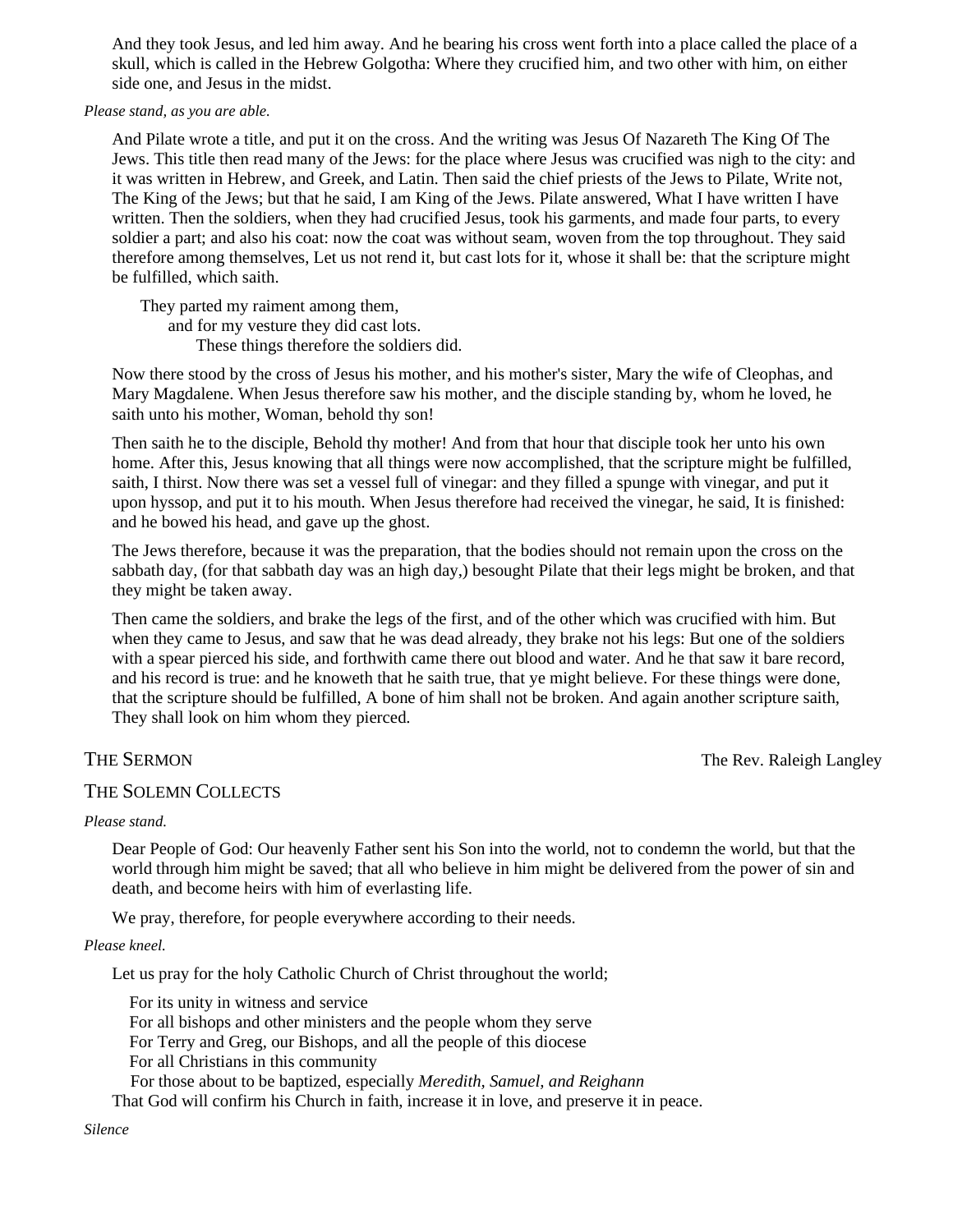Almighty and everlasting God, by whose Spirit the whole body of your faithful people is governed and sanctified: Receive our supplications and prayers which we offer before you for all members of your holy Church, that in their vocation and ministry they may truly and devoutly serve you; through our Lord and Savior Jesus Christ. **Amen.**

Let us pray for all nations and peoples of the earth, and for those in authority among them;

 For Joseph, the President of the United States For the Congress and the Supreme Court For the Members and Representatives of the United Nations For all who serve the common good

That by God's help they may seek justice and truth, and live in peace and concord.

#### *Silence*

Almighty God, kindle, we pray, in every heart the true love of peace, and guide with your wisdom those who take counsel for the nations of the earth; that in tranquility your dominion may increase, until the earth is filled with the knowledge of your love; through Jesus Christ our Lord. **Amen.**

Let us pray for all who suffer and are afflicted in body or in mind;

 For the hungry and the homeless, the destitute and the oppressed For the sick, the wounded, and the crippled For those in loneliness, fear, and anguish For those who face temptation, doubt, and despair For the sorrowful and bereaved For prisoners and captives, and those in mortal danger

That God in his mercy will comfort and relieve them, and grant them the knowledge of his love, and stir up in us the will and patience to minister to their needs.

#### *Silence*

Gracious God, the comfort of all who sorrow, the strength of all who suffer: Let the cry of those in misery and need come to you, that they may find your mercy present with them in all their afflictions; and give us, we pray, the strength to serve them for the sake of him who suffered for us, your Son Jesus Christ our Lord. **Amen.**

Let us pray for all who have not received the Gospel of Christ;

 For those who have never heard the word of salvation For those who have lost their faith For those hardened by sin or indifference For the contemptuous and the scornful For those who are enemies of the cross of Christ and persecutors of his disciples For those who in the name of Christ have persecuted others

That God will open their hearts to the truth, and lead them to faith and obedience.

#### *Silence*

Merciful God, creator of all the peoples of the earth and lover of souls: Have compassion on all who do not know you as you are revealed in your Son Jesus Christ; let your Gospel be preached with grace and power to those who have not heard it; turn the hearts of those who resist it; and bring home to your fold those who have gone astray; that there may be one flock under one shepherd, Jesus Christ our Lord. Amen.

Let us commit ourselves to God, and pray for the grace of a holy life, that, with all who have departed this world and have died in the peace of Christ, and those whose faith is known to God alone, we may be accounted worthy to enter into the fullness of the joy of our Lord, and receive the crown of life in the day of resurrection.

#### *Silence*

O God of unchangeable power and eternal light: Look favorably on your whole Church, that wonderful and sacred mystery; by the effectual working of your providence, carry out in tranquility the plan of salvation; let the whole world see and know that things which were cast down are being raised up, and things which had grown old are being made new, and that all things are being brought to their perfection by him through whom all things were made, your Son Jesus Christ our Lord; who lives and reigns with you, in the unity of the Holy Spirit, one God, for ever and ever. **Amen.**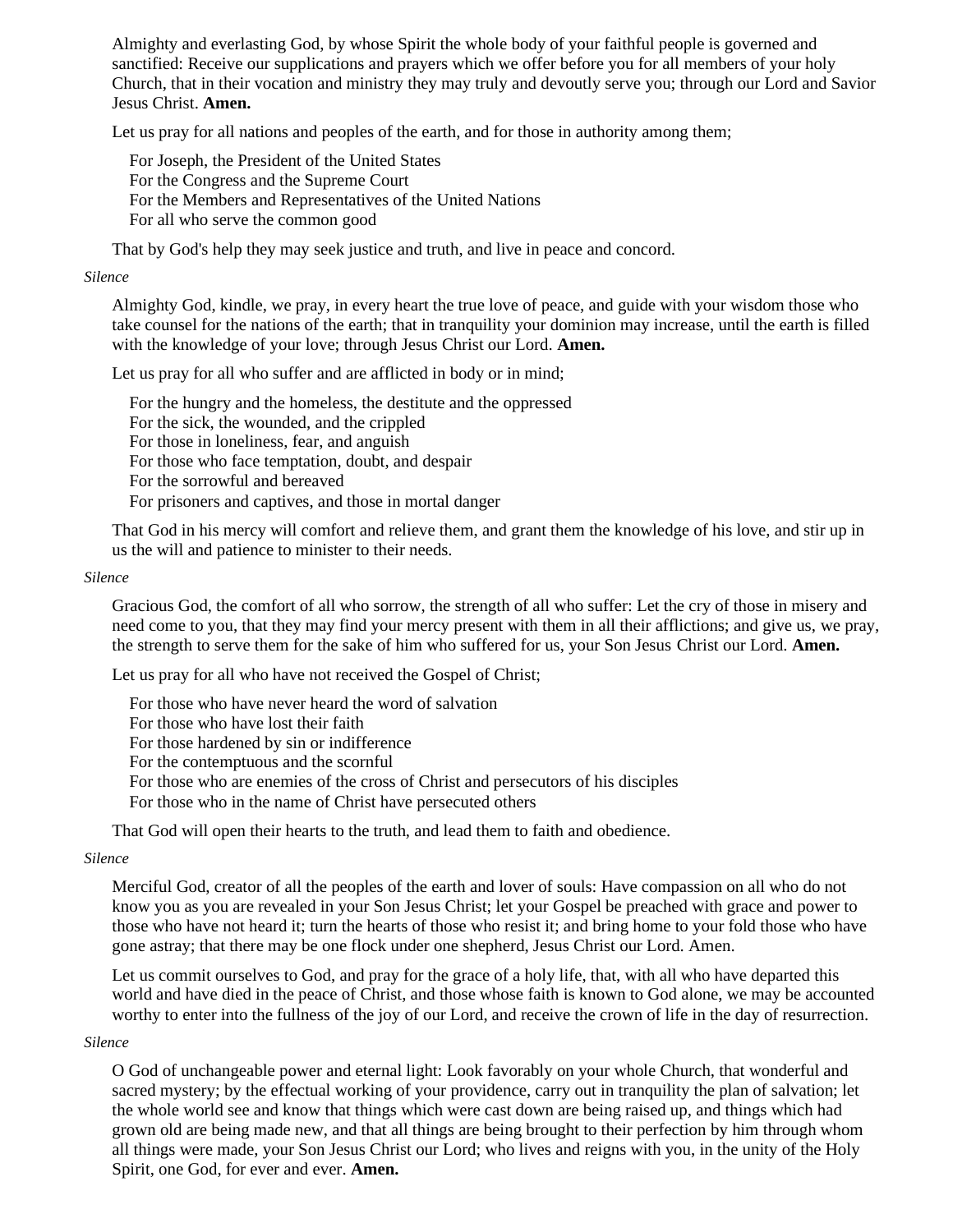#### *Remain kneeling.*

#### VENERATION OF THE CROSS

*A wooden cross is brought into the church.* 

#### ANTHEM: "The Reproaches" John Sanders

# COMMUNION FROM THE RESERVED SACRAMENT

#### CONFESSION OF SIN BCP p.352

Let us confess our sins against God and our neighbor.

Most merciful God, **we confess that we have sinned against you in thought, word, and deed, by what we have done, and by what we have left undone. We have not loved you with our whole heart; we have not loved our neighbors as ourselves. We are truly sorry and we humbly repent. For the sake of your Son Jesus Christ, have mercy on us and forgive us; that we may delight in your will, and walk in your ways, to the glory of your Name. Amen.**

#### THE ABSOLUTION

Almighty God have mercy on you, forgive you all your sins through our Lord Jesus Christ, strengthen you in all goodness, and by the power of the Holy Spirit keep you in eternal life. **Amen.**

And now, as our Savior Christ has taught us, we are bold to say,

**Our Father, who art in heaven, hallowed be thy Name, thy kingdom come, thy will be done, on earth as it is in heaven. Give us this day our daily bread. And forgive us our trespasses, as we forgive those who trespass against us. And lead us not into temptation, but deliver us from evil. For thine is the kingdom, and the power, and the glory, for ever and ever. Amen.**

The Gifts of God for the People of God. Take them in remembrance that Christ died for you, and feed on him in your hearts by faith, with thanksgiving.

*On Good Friday, only bread consecrated at Maundy Thursday is distributed. Ushers will dismiss you to come to the rail to commune. All baptized Christians are welcome to* receive *Communion from the Reserved Sacrament. If you are not baptized, please come forward and cross your arms across your chest for a blessing.*

*Please kneel, as you are able, for the prayer.*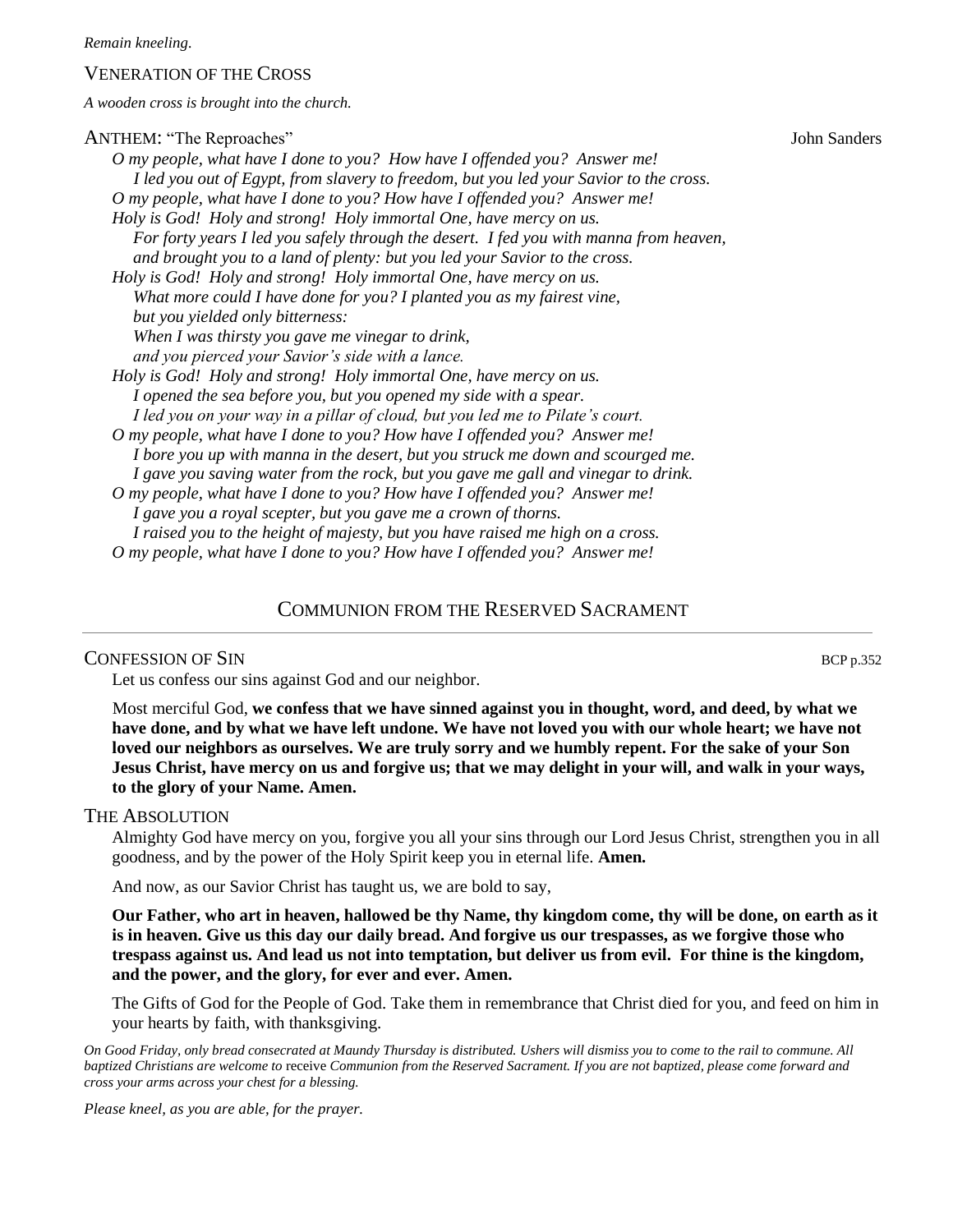Lord Jesus Christ, **Son of the living God, we pray you to set your passion, cross, and death between your judgment and our souls, now and in the hour of our death. Give mercy and grace to the living; pardon and rest to the dead; to your holy Church peace and concord; and to us sinners everlasting life and glory; for with the Father and the Holy Spirit you live and reign, one God, now and for ever. Amen.***The* 

*Congregation leaves the church in silence.*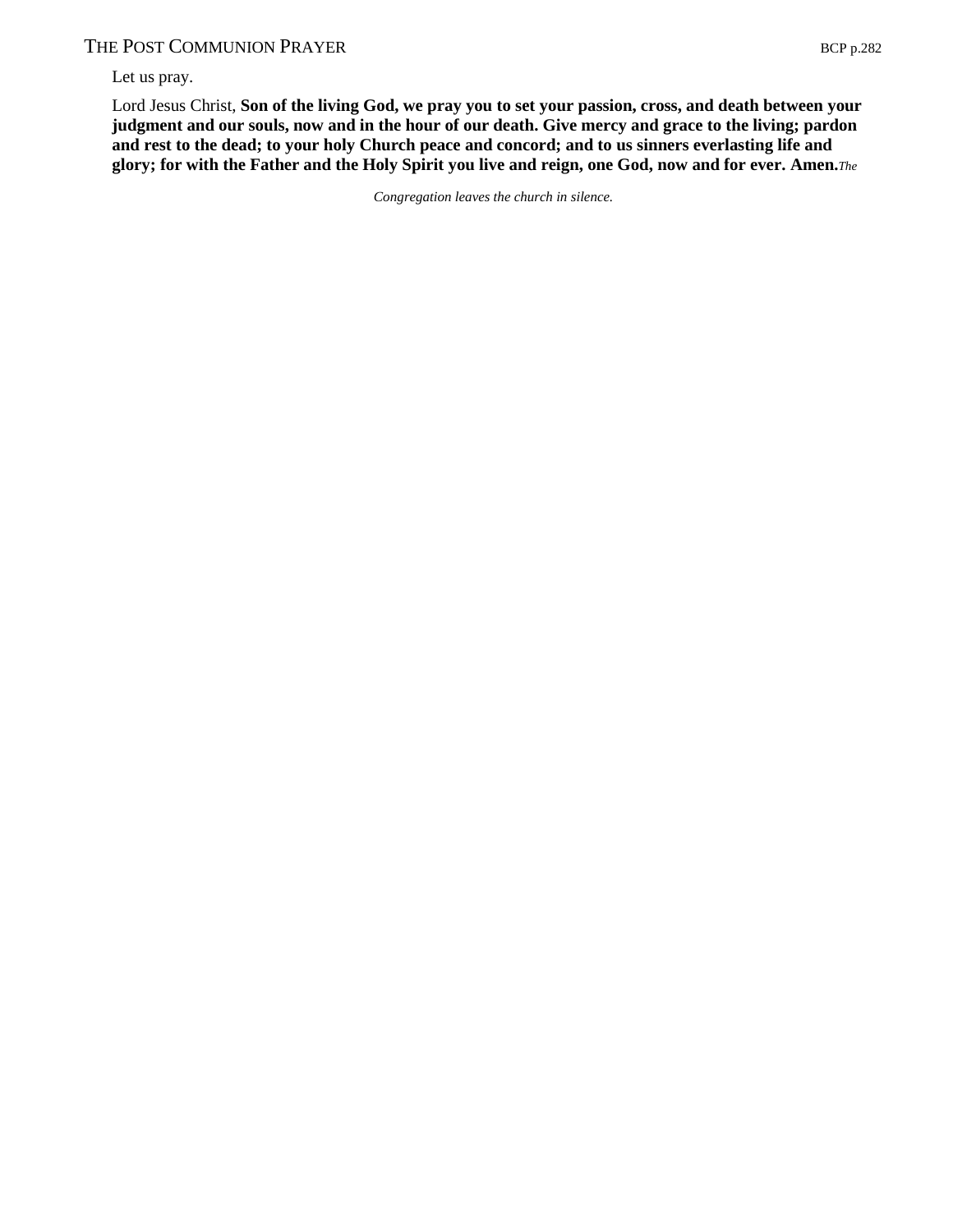# Weekly Announcements EVENTS THIS WEEK

### FRIDAY, APRIL 15 ~ GOOD FRIDAY

| $12:00$ p.m |                                     |
|-------------|-------------------------------------|
| ''()() n m  | Good Fridav Service (in the church) |

### SATURDAY, APRIL 16 ~ HOLY SATURDAY

## SUNDAY, APRIL 17 ~ EASTER SUNDAY

NEW HERE?Welcome! Whether you are looking for a new church home, or you're completely new to church, we invite you to see what we have to offer. Visit our website for specific information for newcomers at SFITF.org.

# CHURCH LIFE APP

The Church Life App is a great tool for members of St. Francis to access the church directory and church calendar that lists upcoming events and happenings. To download the app, scan the QR code here:

# WAYS TO GIVE

*Contact bookkeeper@sfitf.org or by phone 228-1176 with any questions.*

- ➢ **GIVE in Person**: Place your gift in the offering plate.
- ➢ **GIVE with Stock or Securities**: Contact bookkeeper@sfitf.org
- ➢ **GIVE on our Website:** Online at sfitf.org/Giving.
- ➢ **GIVE via Text Message**: Text SFITF and the \$ amount that you want to give to 73256. Click the link to complete your gift.
- ➢ **GIVE on our Mobile Church App**: Install ChurchLife App on your Smartphone, log in and select "Give".